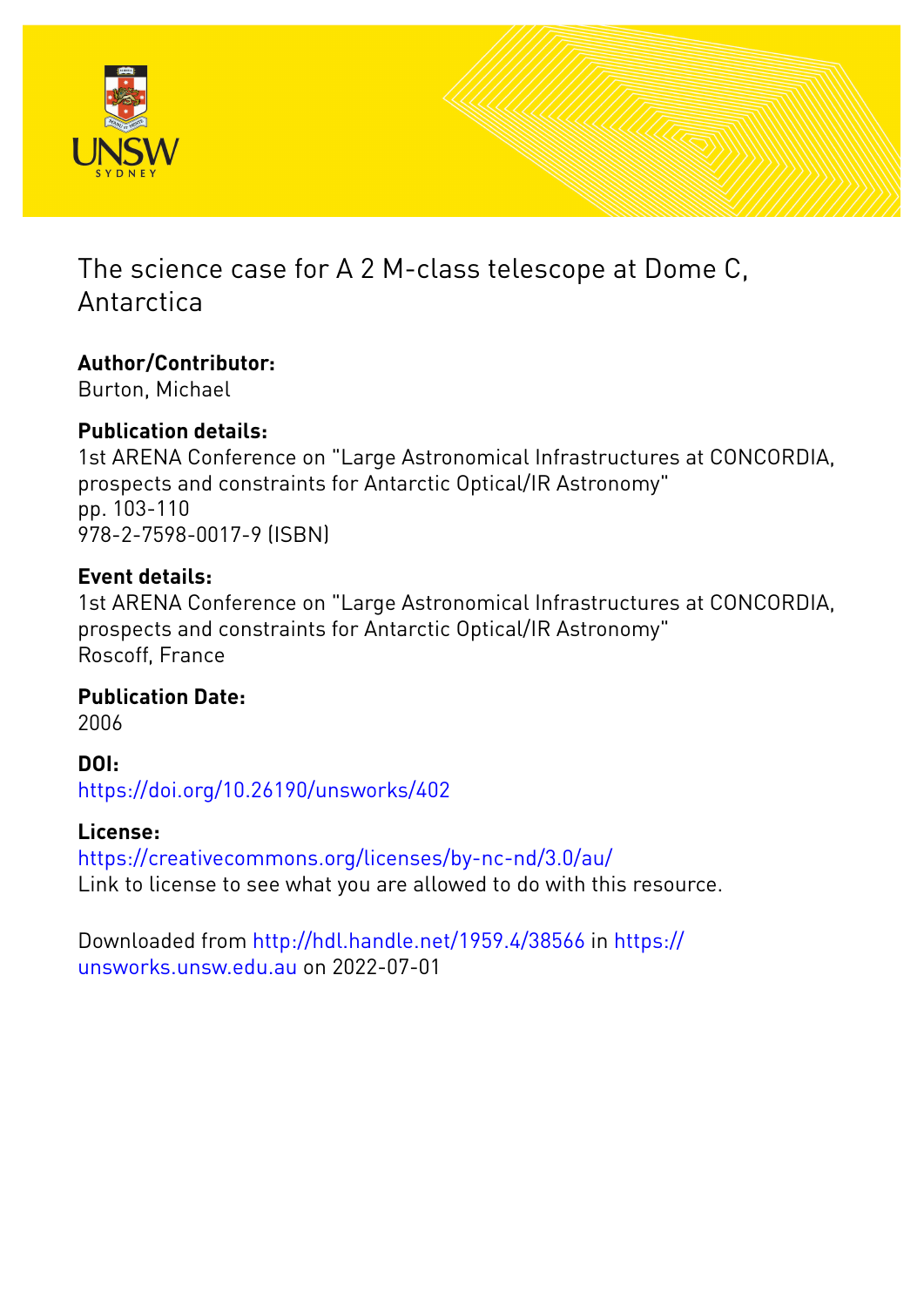# THE SCIENCE CASE FOR A 2M-CLASS TELESCOPE AT DOME C, ANTARCTICA

Michael G. Burton<sup>1</sup>

Abstract. Dome C, being one of the summits of the Antarctic plateau, is an exceptional site for astronomy. Its advantages over a temperatelatitude site for a wide range of observations are considerable, as well as becoming increasingly appreciated by the scientific community. We discuss what these advantages are, and some of the science possibilities they offer. They fall under four principal regimes: (i) diffraction-limited observations (i.e.  $\lambda > 3 \mu m$ ), (ii) wide-field thermal infrared observations (i.e.  $\lambda > 2.2 \,\mu$ m), (iii) when observations are seeing-limited (i.e. from 0.4–3 $\mu$ m) and (iv) new windows (i.e. in the mid–IR and sub– mm). Each regime offers particular advantages over corresponding observations made from a temperate site. When more than one of these advantages applies the gains can be potent.

The science possibilities are many, ranging from solar system science, such as monitoring the global climate of Mars and Venus, to the study of the distant universe, such as ultra-deep fields to probe the assembly process of galaxies and the search for the "first light" through thermal–IR emission from gamma ray bursters. In this paper we discuss a range of science opportunities offered by each of these regimes, making use of a 2m-class telescope. Such a facility would serve as an essential next step in the development of Antarctic astronomy, and the far-reaching possibilities offered by larger telescopes and interferometers on the Antarctic plateau.

## 1 The Advantages of Dome C for Antarctica

# 1.1 Introduction

The summits of the Antarctic plateau provide a unique environment for observational astronomy. They provide the coldest, driest and most stable atmospheric conditions on the Earth, which in turn leads to the darkest skies, the best sky transparency and the sharpest imaging possible from any ground-based site. Thermal

 c EDP Sciences 2006 DOI: (will be inserted later)

<sup>1</sup> School of Physics, UNSW, Sydney, NSW 2052, Australia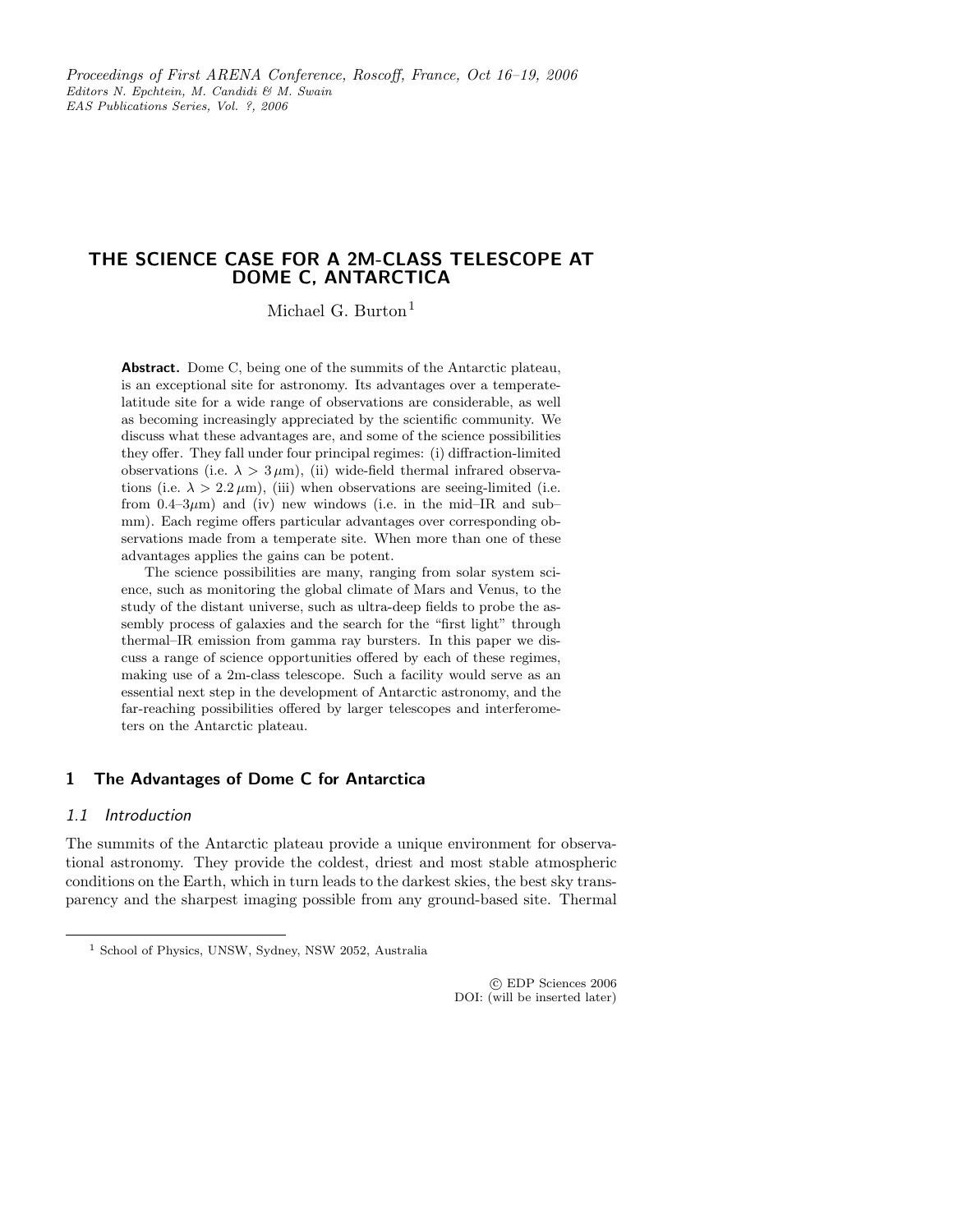sky backgrounds are 20–100 times less than at temperate sites, with seeing, isoplanatic angles, coherence times and scintillation noise 2–4 times better, and aerosol levels up to 50 times lower (see Storey 2005). These in turn lead to gains in sensitivity, angular resolution, field of view and/or measurement precision, depending on the particular type of observation being undertaken. All these factors conspire to present a remarkable opportunity to conduct new science with a modest-sized facility, across the optical, infrared and sub-millimetre wavebands. An Antarctic telescope would be more sensitive than an equivalent temperate-latitude telescope, be able to measure radiation through new spectral windows, and be able to image at close to the diffraction limit across wide fields of view. A rule of thumb for performance comparisons is that, on account of the factor 20 drop in background, an Antarctic telescope, for wide-field, thermal infrared imaging, is equivalent in sensitivity to a temperate telescope with  $\sqrt{20} \sim 4$  times the diameter. The detailed comparison with wavelength is, however, complex, and needs to be considered for each particular investigation under consideration.

These conditions make some grand-design investigations possible from the Earth, rather than needing a space environment (e.g. Storey et al. 2006b). They include the search for exo-earths in other solar systems, and the measurement of light from the first stars to form after the Big Bang. Such ambitious projects also require a new generation of large telescopes and interferometers. A 2m-class Antarctic telescope has been proposed as pathfinder facility towards such goals. It would both serve as a technology demonstrator, able to show that the operation of complex instrumentation through the Antarctic winter is indeed possible, as well as be able to undertake a wide range of exciting new science in its own right. The niche that such a telescope can best exploit is when deep imaging, with high spatial resolution, over wide field fields of view, is required.

In this paper we describe some of the science that could be undertaken with a 2m-sized telescope at Dome C. It is based on the concept for PILOT (Storey et al. 2006a), and in particular the science case presented by Burton et al. (2005), where the sensitivity, angular resolution and field of view are quantified, from the optical to the mid–IR. The initial science program is also based on using simple imaging cameras, whose field of view is determined by the largest currently available array at the relevant wavelength, sampling with a pixel scale commensurate with the seeing or diffraction limit. We outline this science below, and provide further detail on selected programs in the subsequent section.

#### 1.2 Science Regimes for Antarctica

Telescope performance can be compared by the time, t, to reach a given sensitivity:

$$
t \propto B \times \left[\frac{\theta}{\eta D}\right]^2,\tag{1.1}
$$

where  $B$  is the total background emission from sky and telescope at the wavelength of interest,  $\theta$  the image size,  $\eta$  the atmospheric transmission and D the telescope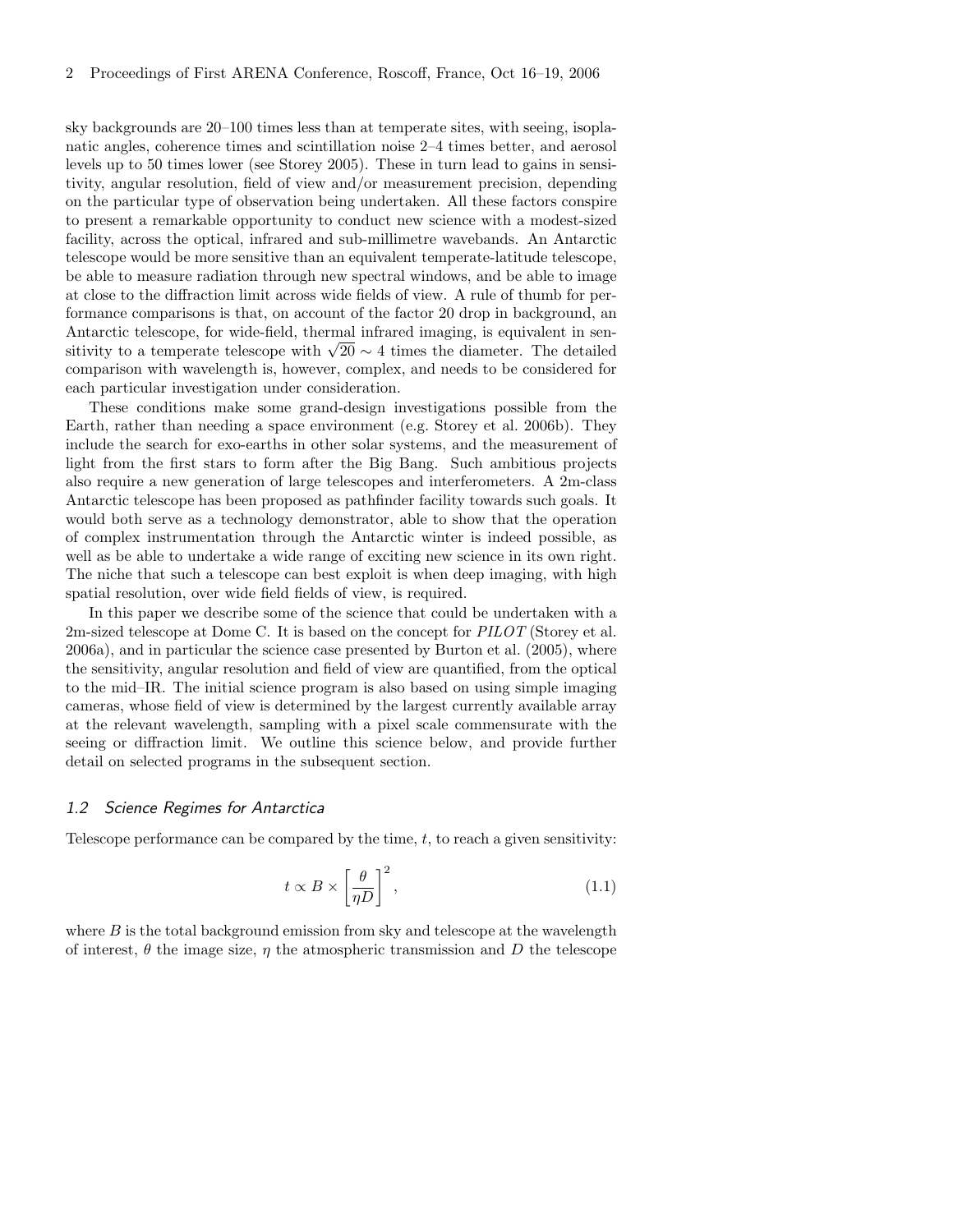diameter. Gains may be achieved for the first three of these quantities by locating a telescope on the Antarctic plateau instead of a temperate site.

The low temperature and low aerosol content combine to reduce the background by 20–100 times from temperate sites, so facilitating wide-field IR imaging (i.e.  $\lambda > 2.27 \mu m$ ), when thermal emission (as opposed to airglow) dominates the background. Science this facilitates includes:

- Conducting a census for nearby brown dwarfs and giant exo-solar planets,
- Conducting a census of protostellar disks in star formation regions,
- The galactic ecology the interplay between stars and the ISM,
- Searches for AGB (i.e. post helium-burning) stars in the Magellanic Clouds,
- The star formation history of the Universe through red-shifted H $\alpha$  at 2.4 $\mu$ m,
- The "First Light", probed through Gamma Ray Bursts redshifted to  $2-5\mu$ m.

The dry conditions improve atmospheric transmission, including opening new windows in the mid–IR and THz wavebands for ground-based observation. This facilitates the study of, for instance:

- Grains and ices, and the associated interstellar chemistry,
- Molecular cloud cores, in particular the birth of massive protostars.

The improved seeing leads to a number of gains. For instance, diffraction limited observations will be obtained automatically for  $\lambda > 3\mu$ m. In seeing-limited regimes (i.e. in the optical and near–IR), image sizes will be smaller. The proximity of telescope to the turbulent layer that generates the seeing also leads to significant improvements in both photometric and astrometric precision. Examples of science programs these gains facilitate include:

- Full-disk planetary imaging in the Solar System to monitor global weather,
- Detection of exo-planets via transits of their parent star,
- Detection of exo-planets via microlensing of a background star,
- Asteroseismology stellar internal structure through surface oscillations,
- Monitoring variability and motions in pulsar wind nebulae,
- Time delays in gravitational lenses, probing variability in  $H_0$  with direction.

Some investigations require improvements in more than one of these parameters if advances are to be made. Examples, which require infrared measurements made over wide fields of view with high angular resolution, include: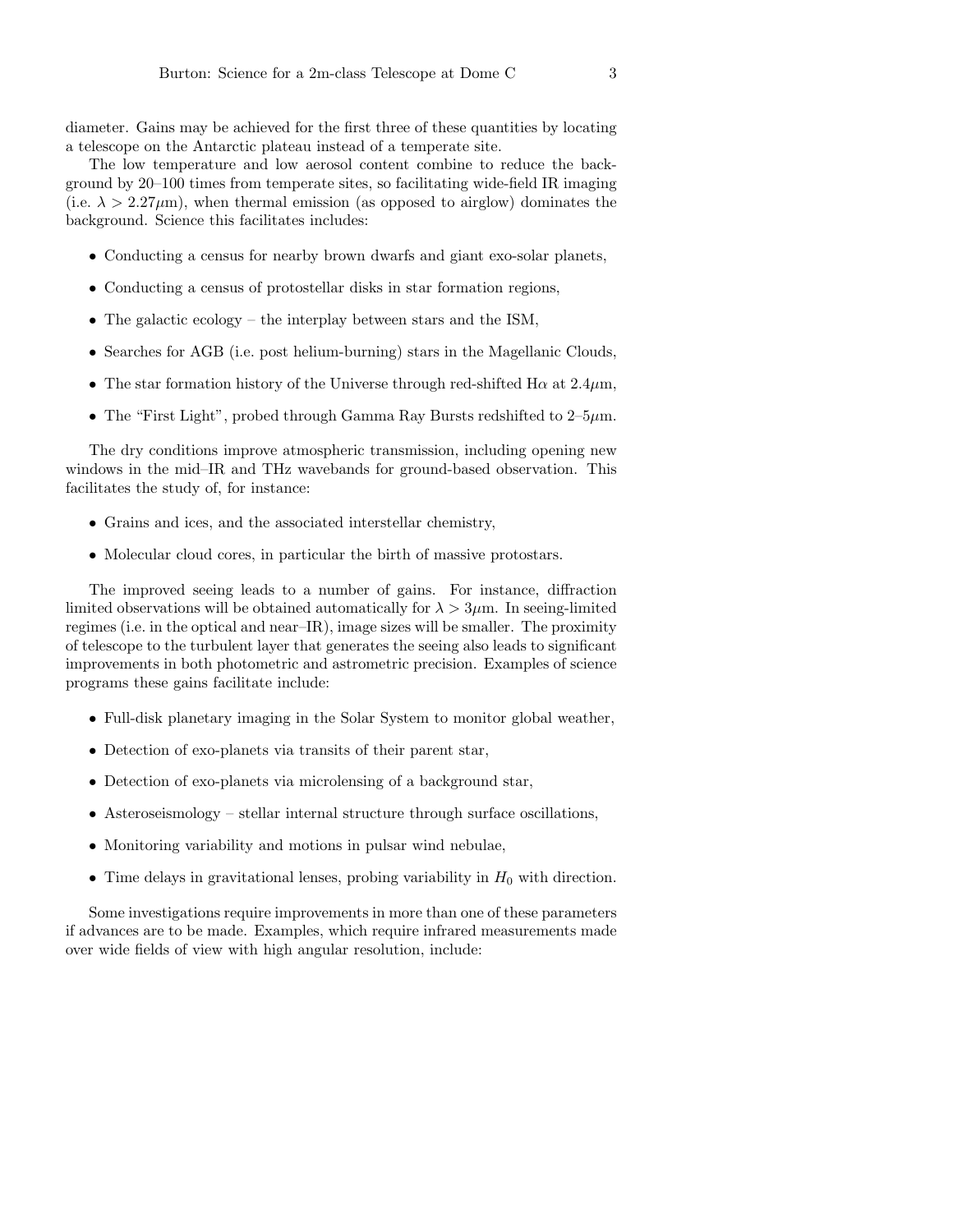- Stellar populations near-field cosmology in the Local Group, to examine galaxy accretion history,
- Stellar tidal streams in the Local Group, probing the shapes of galaxy dark matter halos,
- IR surveys to find core collapse supernovae in starbursts, to follow the history of light element production,
- An ultra deep field at  $2.4\mu$ m ( $K_{dark}$ ) to follow the evolution of galaxy mass and morphology,
- The cosmic web of dark matter through precise mapping the effect of cosmic shear on galaxy orientations, and of the dark energy, through imaging arcs of high-z galaxies lensed by foreground galaxy clusters,
- Probing the "first light" in the Universe, through measurement of Gamma Ray Bursts where all the light is redshifted to  $2-5\mu$ m.

The alternative to pursuing gains in B,  $\theta$  or  $\eta$  is to increase the telescope diameter, D. This is the route being pursued through the aim of building an ELT. Antarctica provides an alternative route for conducting some of the science that an ELT could undertake. It should be noted, though, that for some key investigations increased collecting area is essential, wherever the telescope is located. Indeed, an examination of the ELT science cases (e.g. Hook et al. 2005), in comparison with that written for PILOT (Burton et al. 2005), indicates a great deal of complementarity between the programs that might be undertaken.

#### 1.3 Wide Field Thermal Infrared Surveys

Of particular interest for a 2m-class telescope at Dome C is the ability to conduct wide-field thermal infrared surveys at 2.4, 3.8 and 4.7 $\mu$ m (i.e.  $K_{dark}$ , L and M bands). In the table below we show the relevant performance parameters for a KLM camera, and compare these to some surveys already conducted (i.e. 2MASS/DENIS at K, Spitzer–GLIMPSE at L  $\&$  M). The figures are for one month of observing (at 25% efficiency) in each filter. If increased coverage is needed, these may be scaled by the number of months devoted to the survey  $\times$ the number of array detectors that are available for the instrumentation.

At  $2.4\mu$ m the survey would be nearly 5 magnitudes deeper than  $2MASS/DENIS$ , with an angular resolution six times better. Of course, other surveys are beginning at  $2.1\mu$ m. A more relevant comparison may be to the anticipated performance of UKIRT–UKIDSS (18.4 mags,  $0.\dot{8}$ ",  $63^{\circ 2} \equiv 4000^{\circ \times}$ °) or VISTA, though these projects are still several years from completion. In the L and M bands the sensitivity cannot match that obtained from space, though it will only be about 1 magnitude inferior to GLIMPSE. However, it would provide substantially better spatial resolution, as well the option to include areas not covered by the Spitzer surveys.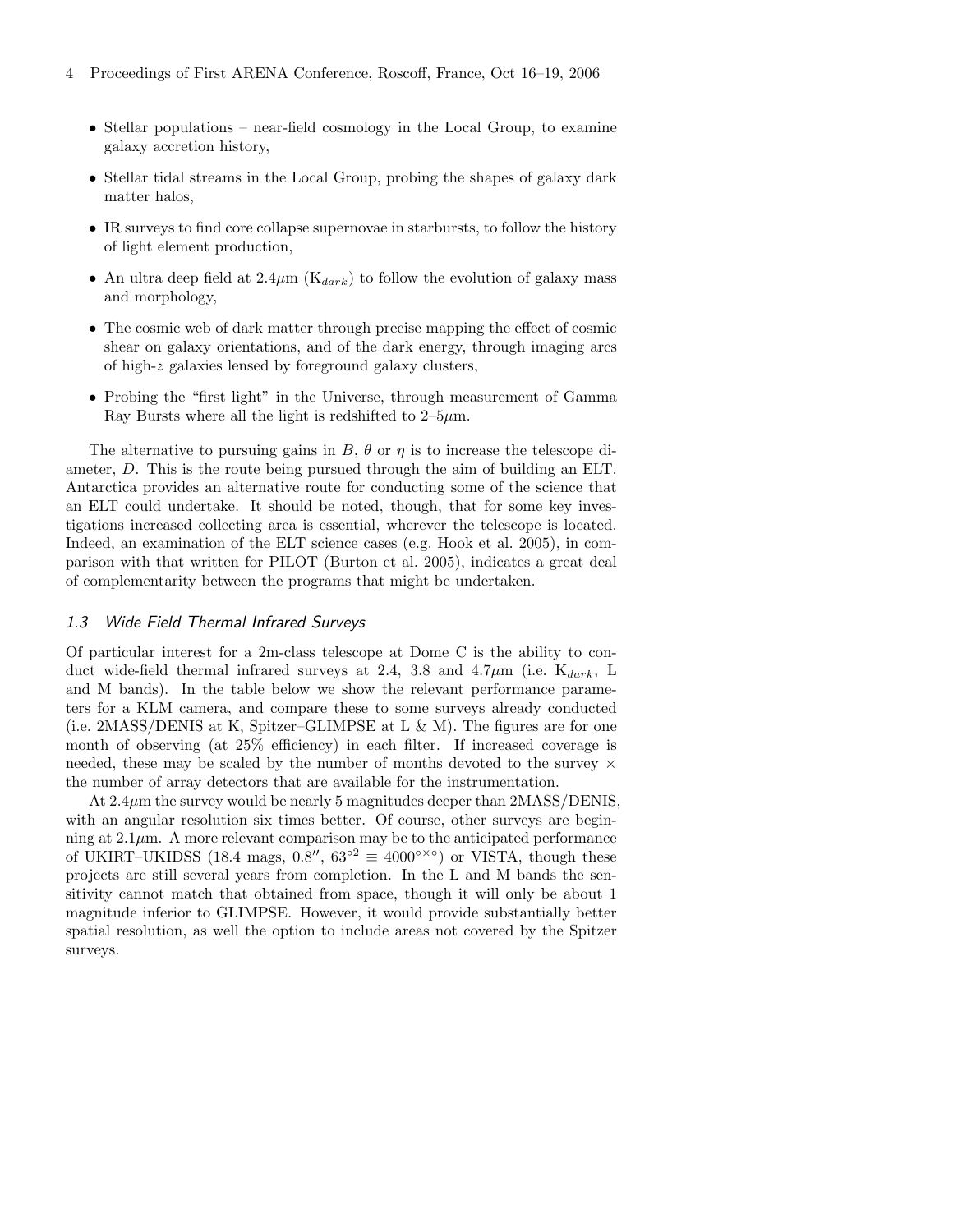|                                           | $\mathbf{K}_{dark}(\mathbf{2.4 \mu m})$ | L $(3.8 \mu m)$     | M $(4.7 \mu m)$     |
|-------------------------------------------|-----------------------------------------|---------------------|---------------------|
| Achieved so far                           | 2MASS/DENIS                             | <b>GLIMPSE</b>      | <b>GLIMPSE</b>      |
| $S/N = 5$                                 | $(2.1\mu m)$                            | $(3.6\mu m)$        | $(4.5\mu m)$        |
| Point Source Sensitivity                  | $15.1 \text{ mags}^1$                   | $15.5 \text{ mags}$ | $14.6$ mags         |
| Resolution                                | $2^{\prime\prime}$                      | $2^{\prime\prime}$  | $2^{\prime\prime}$  |
| Area                                      | All Sky                                 | $15^{o2}$           | $15^{o2}$           |
| Ant. $2m + KLM$ Camera                    | $19.8$ mags                             | $14.8 \text{ mags}$ | $13.4 \text{ mags}$ |
|                                           | 0.3''                                   | 0.4''               | 0.5''               |
| 1 month observing $(25\% \text{ eff.})^2$ | 702                                     | 702                 | 702                 |

<sup>1</sup>On the Vega scale. <sup>2</sup>Other parameters may apply; for instance a dedicated  $K_{dark}$  survey could use a  $4K \times 4K$  detector, but choose 0.3<sup>"</sup> pixels, giving an areal coverage of 35<sup>°2</sup>.

# 2 Sample Science Programs for a 2m-class Telescope

## 2.1 Global Climate Monitoring on Venus and Mars

By using the technique of selective imaging (or "lucky imaging", Baldwin et al. 2001) it is possible to obtain diffraction-limited images of a bright source from a telescope; short (10-50ms) exposures with the frames exhibiting near-diffractionlimited images extracted and coadded. For a 2m telescope this would provide 0.07′′ at 500nm and 0.3'' at  $2.4\mu$ m; i.e. ~50–200 km resolution at closest approach for Venus and Mars. For such a technique to work it is essential to have high quality seeing in the first place, to obtain a sufficient number of diffraction-limited frames to produce a high signal to noise image. The Antarctic plateau provides the best sites on Earth for these kind of measurements.

Such imaging would benefit studies of the atmospheric circulation on Venus and Mars. For instance, on Venus the high-altitude clouds can be seen in narrow-band filters 1.7 and  $2.3\mu$ m, silhouetted against the thermal radiation from the lower atmosphere. On Mars imaging at  $2\mu$ m isolates the CO<sub>2</sub> bands, permitting the surface pressure distribution to be followed; i.e. weather systems could be followed around the planet (see Bailey et al. 2004). Monitoring over several days would allow global circulation models for the planets to be tested. Full disk imaging cannot be conducted by satellites in orbit around these planets as they are too close. Favourable opportunities occur when the planets are in the south at closest approach to Earth. For Venus this will be in daylight, but such measurements have been made regularly from temperate sites and would be further facilitated in Antarctica by the low scattering in the atmosphere.

#### 2.2 Brown Dwarfs and Giant Exo-planets: Direct Detection

Brown dwarfs are sub-stellar mass objects who mass is too low for nuclear fusion to sustain their luminosity over the bulk of their lifetime. They are born hot, and then spend their lives cooling (see e.g. Burrows et al. 2001). As they do their spectra change, initially looking like M–dwarfs, and then passing through the L– and T–dwarf stage as first dust emission dominates, to be swamped by methane absorption. They may end up looking spectrally like planets such as Jupiter.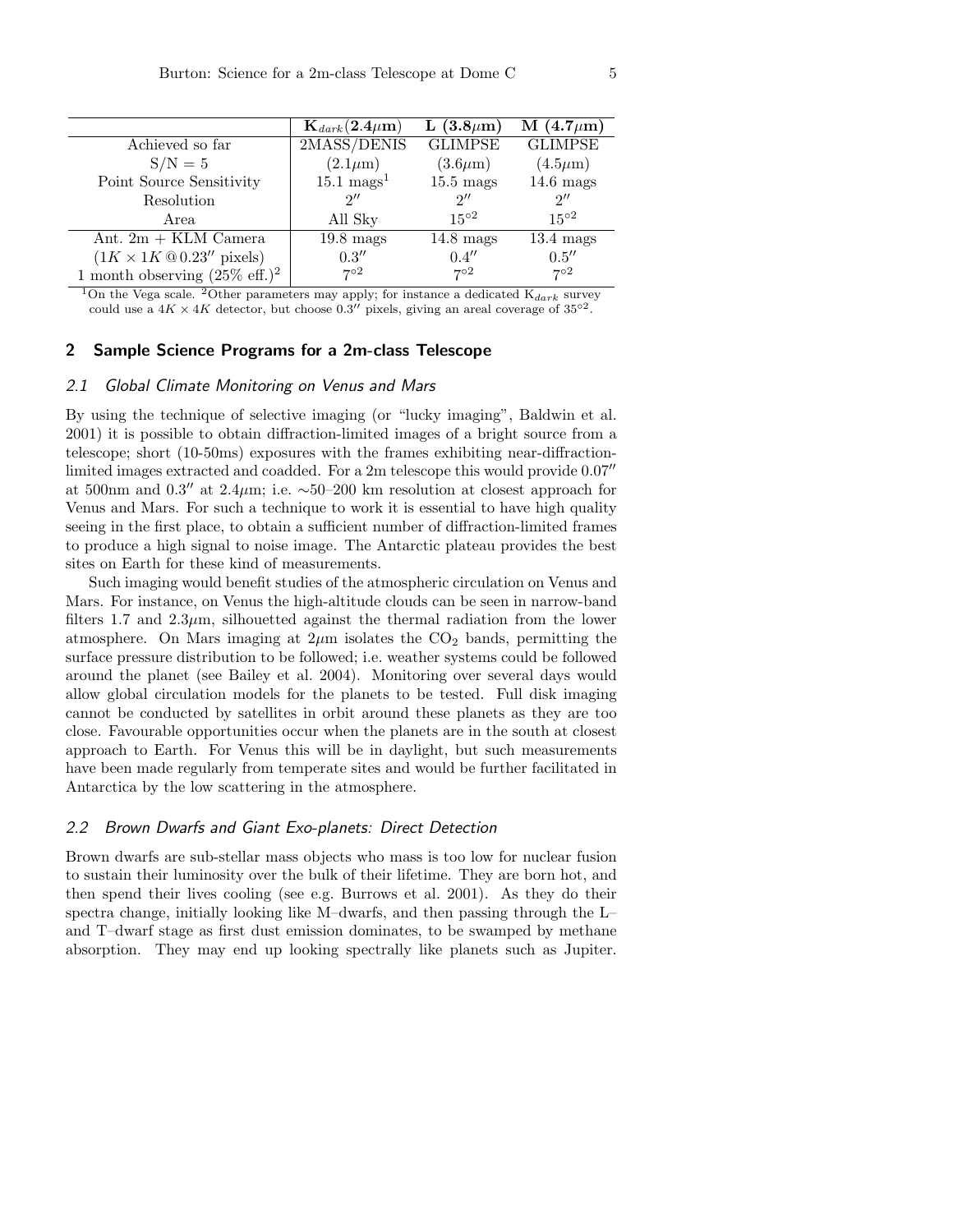Giant exo-planets fall into the same class of objects as brown dwarfs, though their origins are probably quite different (formed in a disk rather than being the centre of a self-gravitating cloud). While brown dwarfs do not account for the missing mass, they are a fundamental part of the study of stars. Their mass distribution (particularly their occurrence in binary systems) has yet to be determined.

An Antarctic 2m telescope can facilitate the search for such objects primarily through the high sensitivity in the thermal IR bands (KLM). While young brown dwarfs are hot (and relatively luminous), the majority will be cool and faint, and so can only be detected relatively close to the Sun. High angular resolution across wide fields of view is required, conditions facilitated on the Antarctic plateau. With a  $10'$  field of view a KLM camera, and with dichroic beam splitters to image the three bands simultaneously, it would be able to survey a degree-sized region in 1–2 weeks, to find all brown dwarfs of T–class out to a distance of ∼ 20 pc, of L–class to  $\sim$  70 pc and of M–class to  $\sim$  200 pc.

### 2.3 Exo-planets: Indirect Detection by Microlensing

Gravitational microlensing occurs if the light ray from a star passes sufficiently close to a massive foreground object so that its path is bent, or lensed into multiple (but unresolved) images, so amplifying the light from the star. If the lensing star has a planetary companion this produces a short duration perturbation on the light curve, whose signal depends upon the mass of the planet and its proximity to the lensing star. Such a technique is even sensitive to the presence of earthmass planets at AU-scale distances from their parent star, which no other planet search technique can yet approach (e.g. Beaulieu et al. 2006). A Dome C telescope could continuously monitor a field in the southern Galactic bulge for such events, eliminating the need to operate a network around the southern hemisphere (e.g. as per the PLANET consortium). The high spatial resolution both improves the photometric precision needed to find microlensing events, and facilitates resolving the crowded fields to identify the star with the planetary companion.

#### 2.4 The Early Stages of Planetary Formation

As Sun-like stars form, an inevitable consequence appears to be that a disk of gas and dust forms around the young star, a result of angular momentum conservation plus the need to feed the growing star through accretion. These disks provide the raw material for planetary formation, which suggests that planets will commonly be found around low-mass stars. The disks have temperatures of a few hundred degrees and emit strongly in the infrared. They can be distinguished in infrared surveys of star forming regions. Those stars with disks show up with an excess in the  $3-4\mu$ m band. The number of stars in a molecular cloud that have disks, and the evolution of these disks towards planetary systems, can thus be investigated through thermal infrared observations. Relatively little work has so far been done in these wavebands, however, because of the difficulty of making such measurements from temperate sites. From Antarctica, the extreme cold and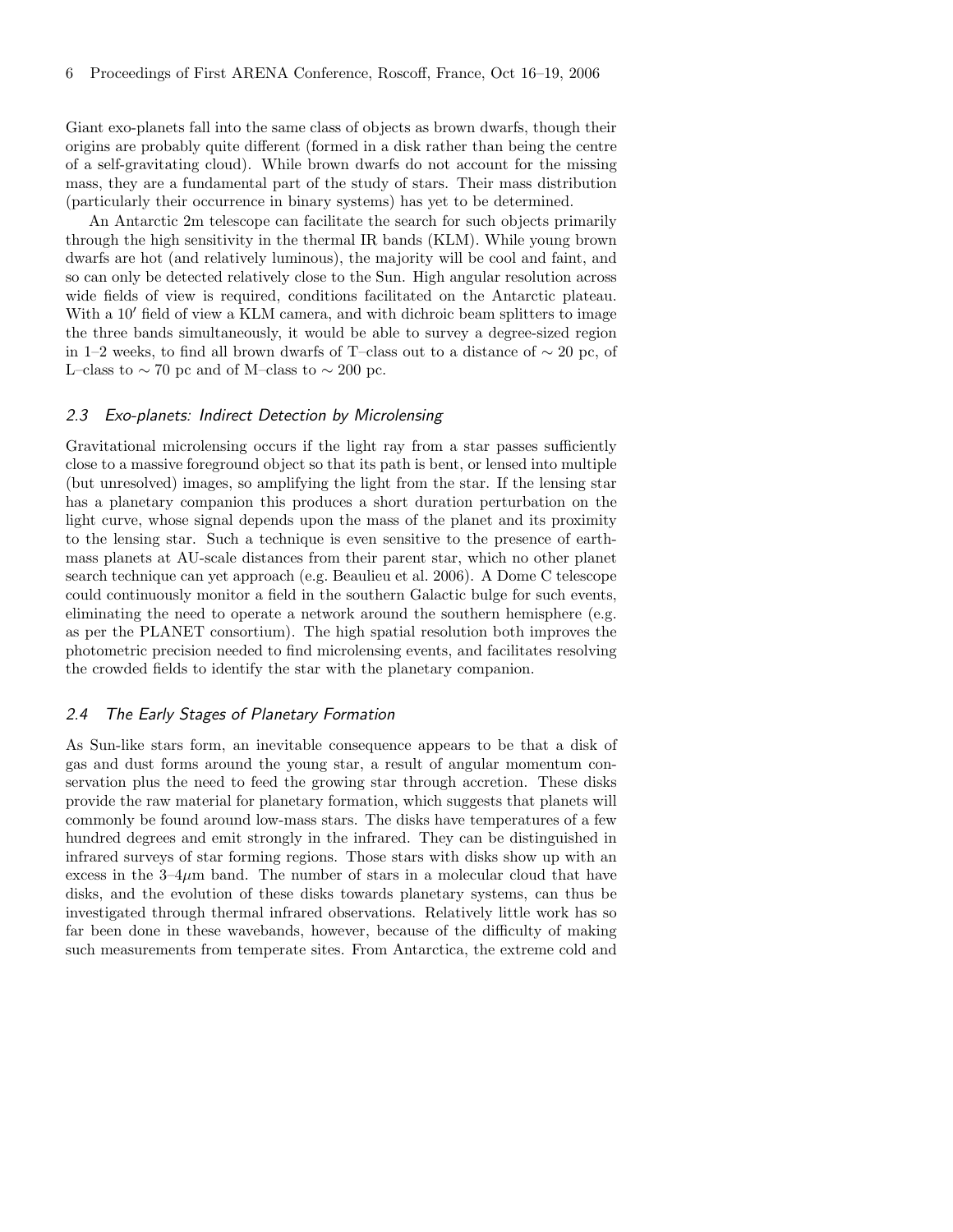the stable conditions make these measurements much easier. Indeed such science has already been demonstrated through the pioneering 60cm SPIREX telescope, which operated in these bands at the South Pole in 1998-99, resulting in a series of papers on the fraction of stars with disks in several star forming regions (e.g. see Kenyon & Gomez 2001, Maercker & Burton 2005, Lyo & Lawson 2006).

#### 2.5 Galaxy Formation and Evolution: a  $K_{dark}$  Ultra Deep Field

Our view of the high-redshift Universe was revolutionized through the deep, highresolution images obtained by the HST. Galaxies are spread throughout the sky, at number densities of up to one for every square arcsecond. Their star formation rates are much higher in the past than today, appearing to peak at redshifts from  $z = 1-4$ . Such deep fields obtained by HST are biased, however, as in the optical they sample the rest-frame UV, where only young, massive star forming regions contribute to the flux. They appear to be regions of great disturbance, with many galaxies showing unusual morphologies in comparison with those in the nearby universe. Older, redder, more typical stellar population components are missed. Deep surveys in the infrared are needed to characterise the galaxies in the high-z universe, for these will sample the rest wavelengths where the bulk of the stellar light emerges. High angular resolution over wide fields is also essential, to overcome cosmic variance and to resolve the galaxy morphologies to obtain statistically useful samples of their population distribution.

The  $K_{dark}$  'cosmological' window at  $2.4 \mu m$  is attractive for such studies, where the Antarctic skies are particularly dark on account of the extreme cold and absence of airglow. In 100 hours of integration a galaxy of  $K_{AB} \sim 26.5$  mags could be detected<sup>1</sup>, over a magnitude deeper than the current deepest field (VLT/FIRES; Labbé et al. 2003), with  $16\times$  the area and 40% finer resolution. It is also over 3 magnitudes deeper than will be obtained for the ultra deep fields with UKIDSS and VISTA (albeit over an order of magnitude smaller area). This would be the deepest field available for detecting galaxy "drop-outs" at high redshift (the longer wavelength field available through Spitzer/GOODS at  $3.6\mu$ m having a detection limit 2 mags brighter at L<sub>AB</sub>). The Lyman break is moved to  $z \sim 25$  and the Balmer break to  $z \sim 4$  at 2.4 $\mu$ m. The former is biased to finding exotic starbursts, whereas the latter probes the evolved galaxy distribution (i.e. where most of the stars are). This is the next step to be probed back to in cosmic history.

## 2.6 The First Light: Gamma Ray Bursters in the Thermal Infrared

Gamma Ray Bursts (GRBs) are the most powerful explosions in the Universe. They can be readily found using satellites and can be hundreds of times more luminous than quasars for a few days, before fading. There is strong evidence that GRBs are related to the collapse of massive stars, with the rate of GRBs associated with the rate of massive star formation in galaxies. If so, GRBs provide

<sup>&</sup>lt;sup>1</sup>At S/N=10 with a FWHM 0.3<sup>"</sup> over a 10<sup>'</sup> field using a single  $4K \times 4K$  array.